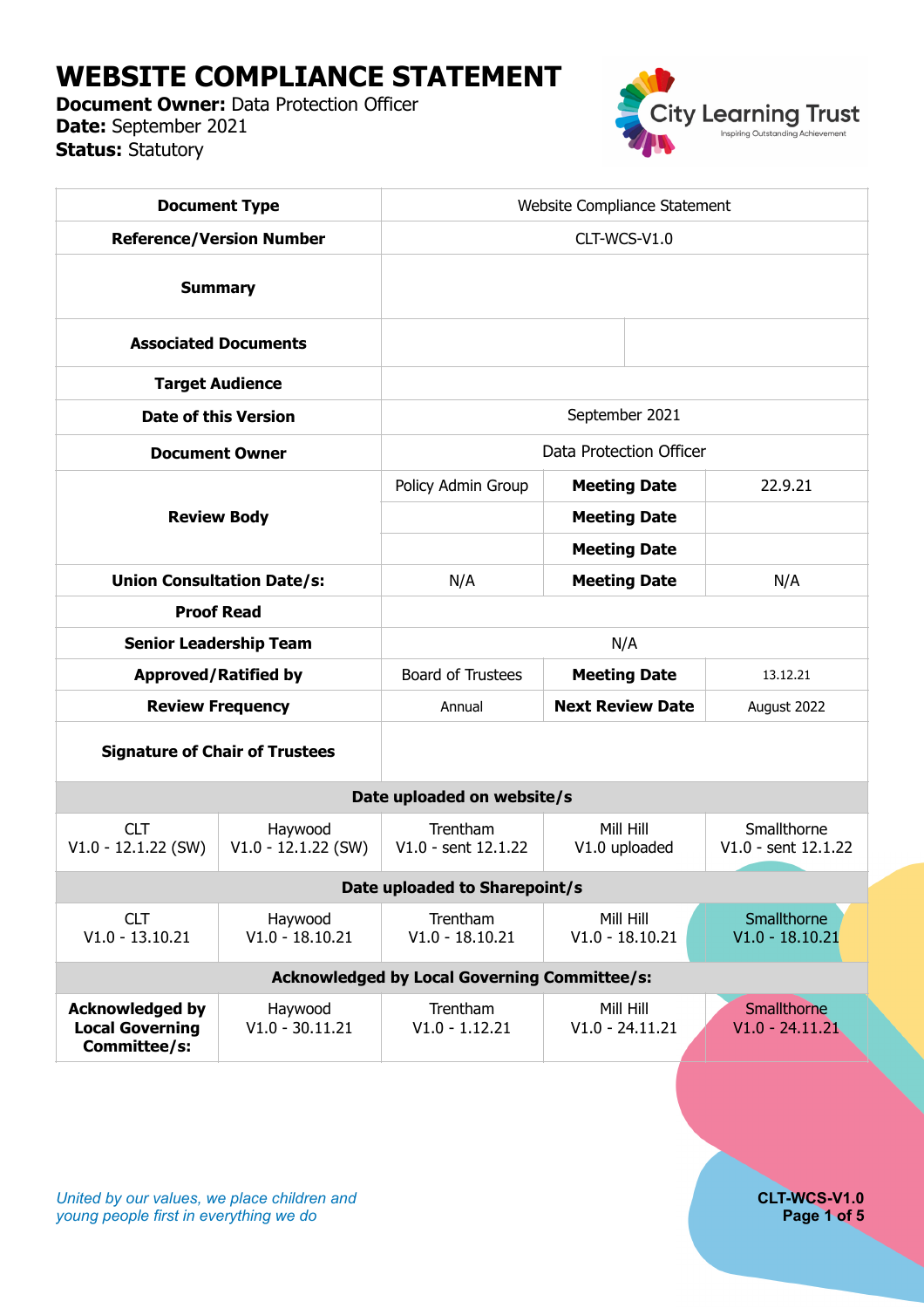# <span id="page-1-0"></span>**VERSION CONTROL**

| Version No: | Type of change | Date      | Revisions from previous version |
|-------------|----------------|-----------|---------------------------------|
| 1.0         | Annual review  | Sept 2021 | No changes                      |
|             |                |           |                                 |
|             |                |           |                                 |
|             |                |           |                                 |



*United by our values, we place children and* **CLT-WCS-V1.0** *young people first in everything we do* **Page 2 of 5**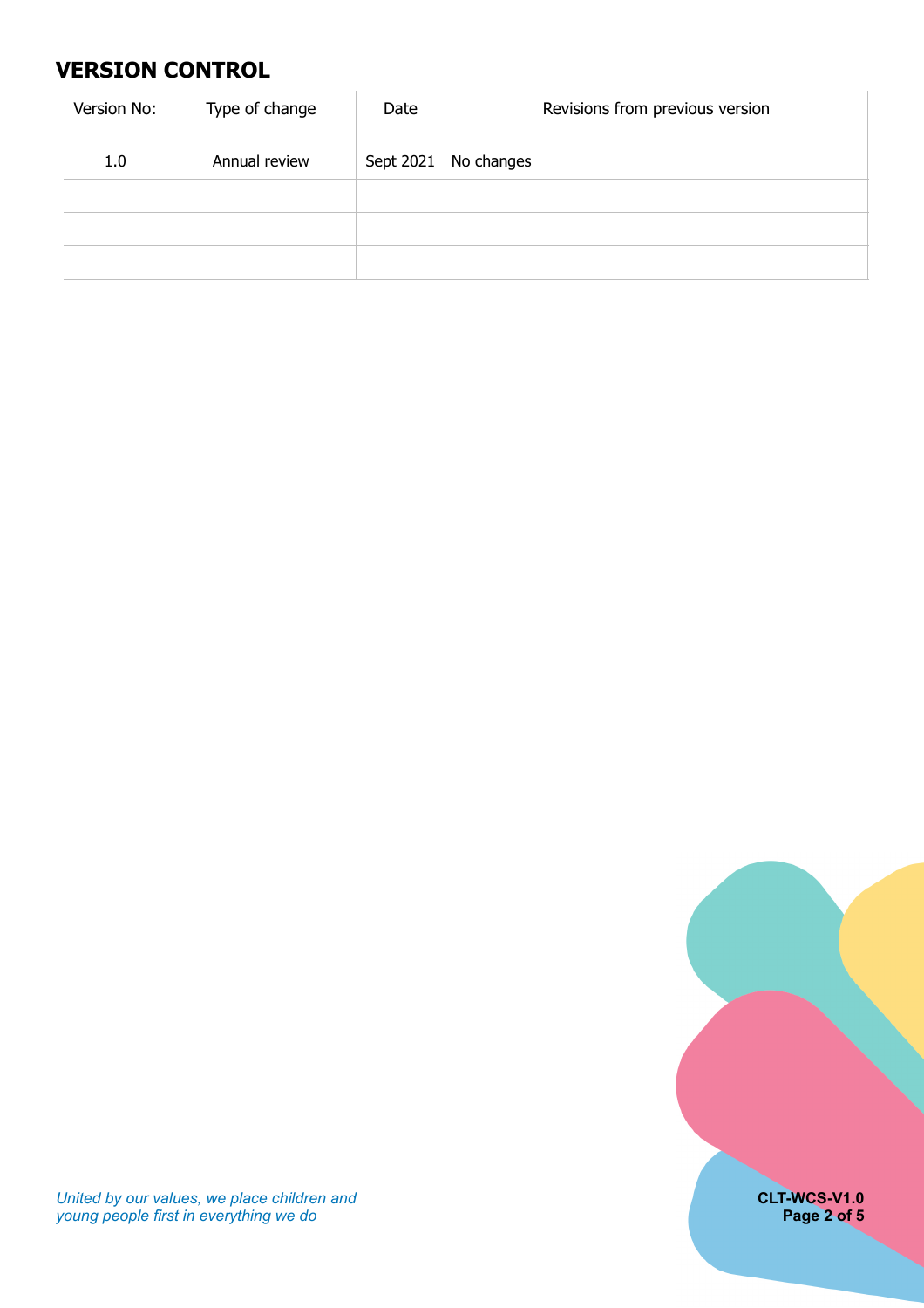# <span id="page-2-0"></span>**TABLE OF CONTENTS**

|              | <b>VERSION CONTROL</b>                                                        | 2              |  |
|--------------|-------------------------------------------------------------------------------|----------------|--|
|              | <b>TABLE OF CONTENTS</b>                                                      | 3              |  |
| 1.           | <b>STATUS</b>                                                                 | 4              |  |
| 2.           | INTRODUCTION                                                                  | 4              |  |
| $\mathbf{3}$ | <b>COMMITMENT</b>                                                             | 4              |  |
|              | 4. DATA PROTECTION POLICY                                                     | $\overline{4}$ |  |
|              | 5. RECORD OF PROCESSING ACTIVITIES                                            | $\overline{4}$ |  |
| 6.           | <b>TRANSPARENCY</b>                                                           | 4              |  |
|              | 7. DATA PROTECTION IMPACT ASSESSMENTS, CONTRACTS AND EMPLOYEES OF THE TRUST 4 |                |  |
|              | 8. OUR PROCESSES WILL ENSURE THAT:                                            | 5              |  |
| 9.           | <b>GDPR AUDIT CYCLE</b>                                                       |                |  |
|              | 10. GDPR ROLES AND RESPONSIBILITIES                                           | 5              |  |
|              | 11. CONTACT US                                                                |                |  |

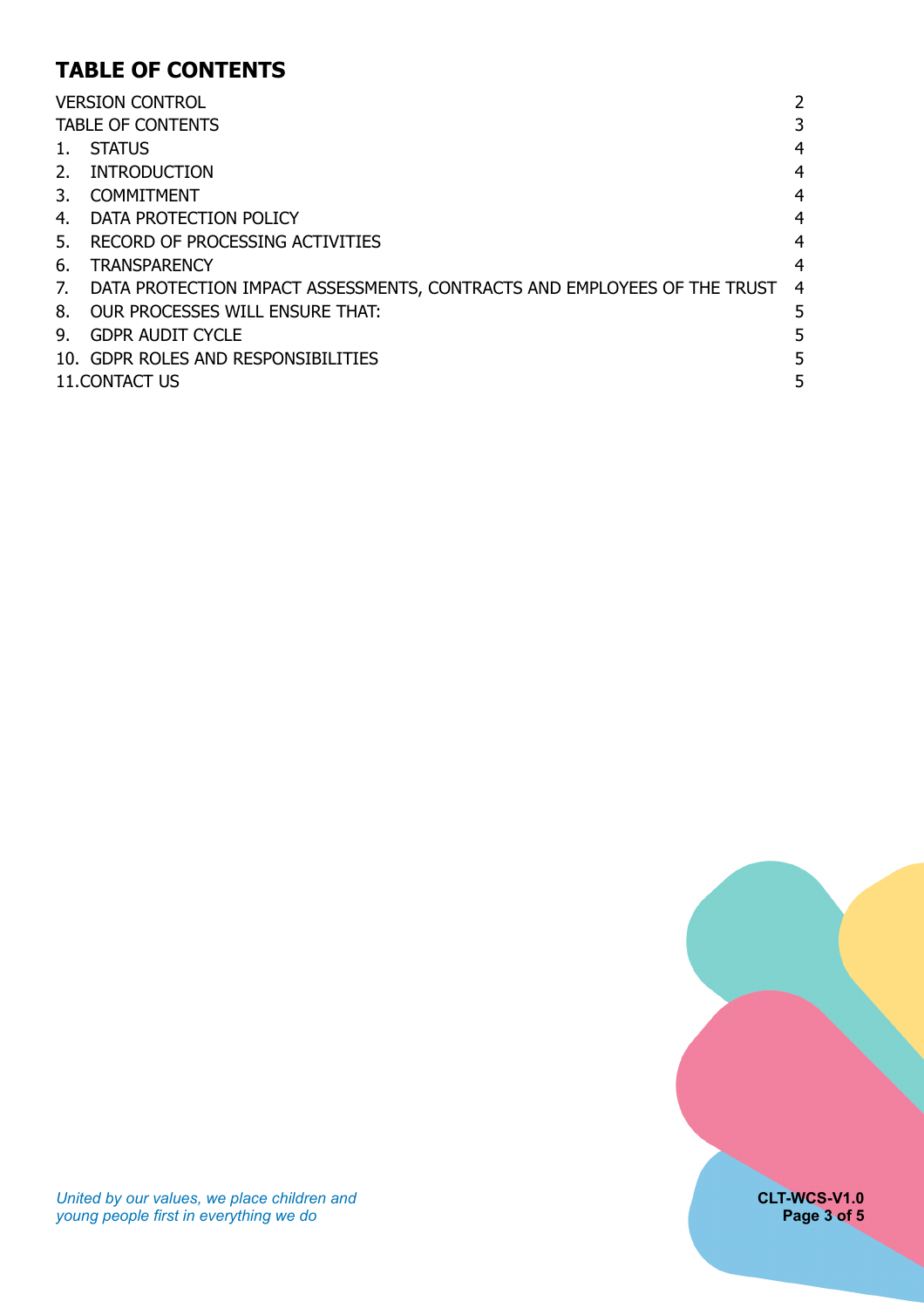# **1. STATUS**

<span id="page-3-1"></span><span id="page-3-0"></span>a. Statutory.

# **2. INTRODUCTION**

- a. The European General Data Protection Regulation (GDPR) law came into effect on 25 May 2018. The objective of this law is to ensure all personal data relating to living EU citizens (including the UK citizens) is protected and that those who are entrusted with such data are held accountable for its protection.
- b. Following the UK's departure from the EU (January 2020) the GDPR has been retained in UK law as the UK GDPR and will apply alongside the Data Protection Act 2018.

# **3. COMMITMENT**

<span id="page-3-2"></span>a. The City Learning Trust (CLT) and its member academies are committed to data privacy and protection and we have robust systems in place to ensure GDPR compliance. The GDPR principles are embedded in our data processing so that parents/carers, pupils/students, staff, governors/trustees, volunteers and visitors are assured that we handle their personal data respectfully, and in-line with the law. Our practice to ensure compliance is detailed below

# **4. DATA PROTECTION POLICY**

<span id="page-3-3"></span>a. The Trust's Data Protection Policy is written in line with GDPR and it drives the highest standards of privacy and protection of personal data rights across the Trust. It includes our policy on data breaches and subject access requests. The policy is reviewed bi-annually.

### **5. RECORD OF PROCESSING ACTIVITIES**

- <span id="page-3-4"></span>a. We keep a record of our processing activities to ensure all data held and processed is complaint with current regulations. We record:
	- i. The nature and purpose of processing.
	- ii. Categories of data subjects.
	- iii. Types of personal data held and processed.
	- iv. The lawful basis for all our personal data processing.
	- v. The retention period for all data.
	- vi. How data will be securely stored and disposed of.

<span id="page-3-5"></span>vii. Who we share data with.

### **6. TRANSPARENCY**

a. Privacy notices for staff, pupils/students, parents/carers, volunteers and governors/trustees align with GDPR guidelines, are made available and reviewed annually.

### <span id="page-3-6"></span>**7. DATA PROTECTION IMPACT ASSESSMENTS, CONTRACTS AND EMPLOYEES OF THE TRUST**

- a. We will implement, when necessary, Data Protection Impact Assessments for projects that may involve high risk processing as covered under GDPR.
- b. We add addendums to contracts with contractors to ensure all parties take account of their respective obligations and responsibilities under GDPR.
- c. All staff are well informed of the legislation. GDPR awareness training is included in the Trust's annual training cycle.
- d. We have a Data Protection Officer.